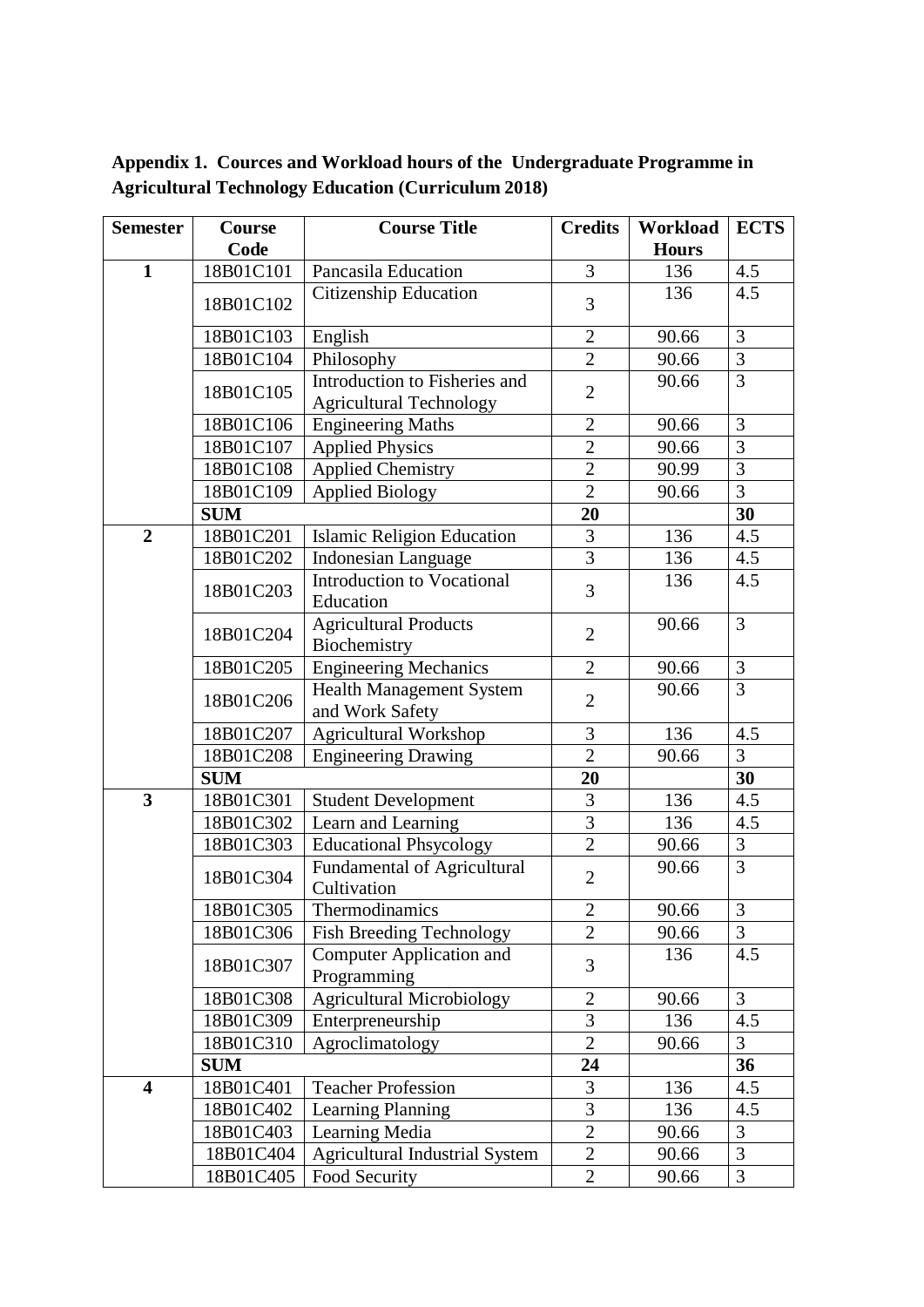|   | 18B01C406               | Post-Harvest Fisiology                                               | 3              | 136   | 4.5            |
|---|-------------------------|----------------------------------------------------------------------|----------------|-------|----------------|
|   | 18B01C407               | Sanitation and Agricultural                                          | $\overline{2}$ | 90.66 | $\overline{3}$ |
|   |                         | <b>Waste Handing</b>                                                 |                |       |                |
|   | 18B01C408               | <b>Fluid Mechanics</b>                                               | $\overline{2}$ | 90.66 | $\mathfrak{Z}$ |
|   | 18B01C409               | Management of Coastal and<br><b>Marine Areas</b>                     | $\overline{2}$ | 90.66 | $\overline{3}$ |
|   | 18B01C410               | <b>Aquaculture Technology</b>                                        | 3              | 136   | 4.5            |
|   | <b>SUM</b>              |                                                                      | 24             |       | 36             |
| 5 | 18B01C501               | <b>Learning Strategy</b>                                             | $\sqrt{2}$     | 90.66 | 3              |
|   | 18B01C502               | Learning Evaluation                                                  | $\overline{2}$ | 90.66 | 3              |
|   | 18B01C503               | Research Methodologi and<br><b>Scientific Writing</b>                | 3              | 136   | 4.5            |
|   | 18B01C504               | <b>Statistics</b>                                                    | $\overline{2}$ | 90.66 | $\overline{3}$ |
|   | 18B01C505               | <b>Fishing Technology</b>                                            | 3              | 136   | 4.5            |
|   | 18B01C506               | Agricultural Machinery and<br>Equipments                             | 3              | 136   | 4.5            |
|   | 18B01C507               | <b>Agricultural Processing and</b><br><b>Preservation Technology</b> | 3              | 136   | 4.5            |
|   | <b>SUM</b>              |                                                                      | 18             |       | 27             |
|   | <b>Elective Courses</b> |                                                                      |                |       |                |
|   | 18B01C508               | Hydroponic Technique*                                                | $\overline{2}$ | 90.66 | 3              |
|   | 18B01C509               | <b>Agricultural Machinery</b><br>Design*                             | $\overline{2}$ | 90.66 | $\overline{3}$ |
|   | 18B01C510               | Agricultural Robotics*                                               | $\overline{2}$ | 90.66 | 3              |
|   | 18B01C511               | <b>Agricultural Building</b><br>Construction*                        | $\overline{2}$ | 90.66 | $\overline{3}$ |
|   | 18B01C512               | <b>Agricultural Production</b><br>Machinery*                         | $\overline{2}$ | 90.66 | 3              |
|   | 18B01C513               | Drainage and Irrigation<br>Techniques*                               | $\overline{2}$ | 90.66 | $\overline{3}$ |
|   | 18B01C514               | <b>Evaluation of Agricultural</b><br>Product Nutrition**             | $\overline{2}$ | 90.66 | 3              |
|   | 18B01C515               | Fermentation Technology**                                            | $\overline{2}$ | 90.66 | 3              |
|   | 18B01C516               | Technology of Herbal<br>Processing**                                 | $\overline{2}$ | 90.66 | 3              |
|   | 18B01C517               | <b>Quality Management and</b><br>Food Regulation**                   | $\overline{2}$ | 90.66 | 3              |
|   | 18B01C518               | <b>Food Fortification</b><br>Technology**                            | $\overline{2}$ | 90.66 | 3              |
|   | 18B01C519               | <b>Agricultural Product</b><br>Processing Technology**               | $\overline{2}$ | 90.66 | 3              |
|   | 18B01C520               | Fish Feed***                                                         | $\mathbf{2}$   | 90.66 | 3              |
|   | 18B01C521               | Fish Disease***                                                      | $\overline{2}$ | 90.66 | 3              |
|   | 18B01C522               | Planktonology***                                                     | $\overline{2}$ | 90.66 | $\mathfrak{Z}$ |
|   | 18B01C523               | Aquatic Ecology***                                                   | $\overline{2}$ | 90.66 | $\mathfrak{Z}$ |
|   | 18B01C524               | Marine Biology***                                                    | $\overline{2}$ | 90.66 | $\mathfrak{Z}$ |
|   | 18B01C525               | Project Evaluation and<br>Business Planning***                       | $\overline{2}$ | 90.66 | 3              |
|   | <b>SUM</b>              |                                                                      | 6              |       | 9              |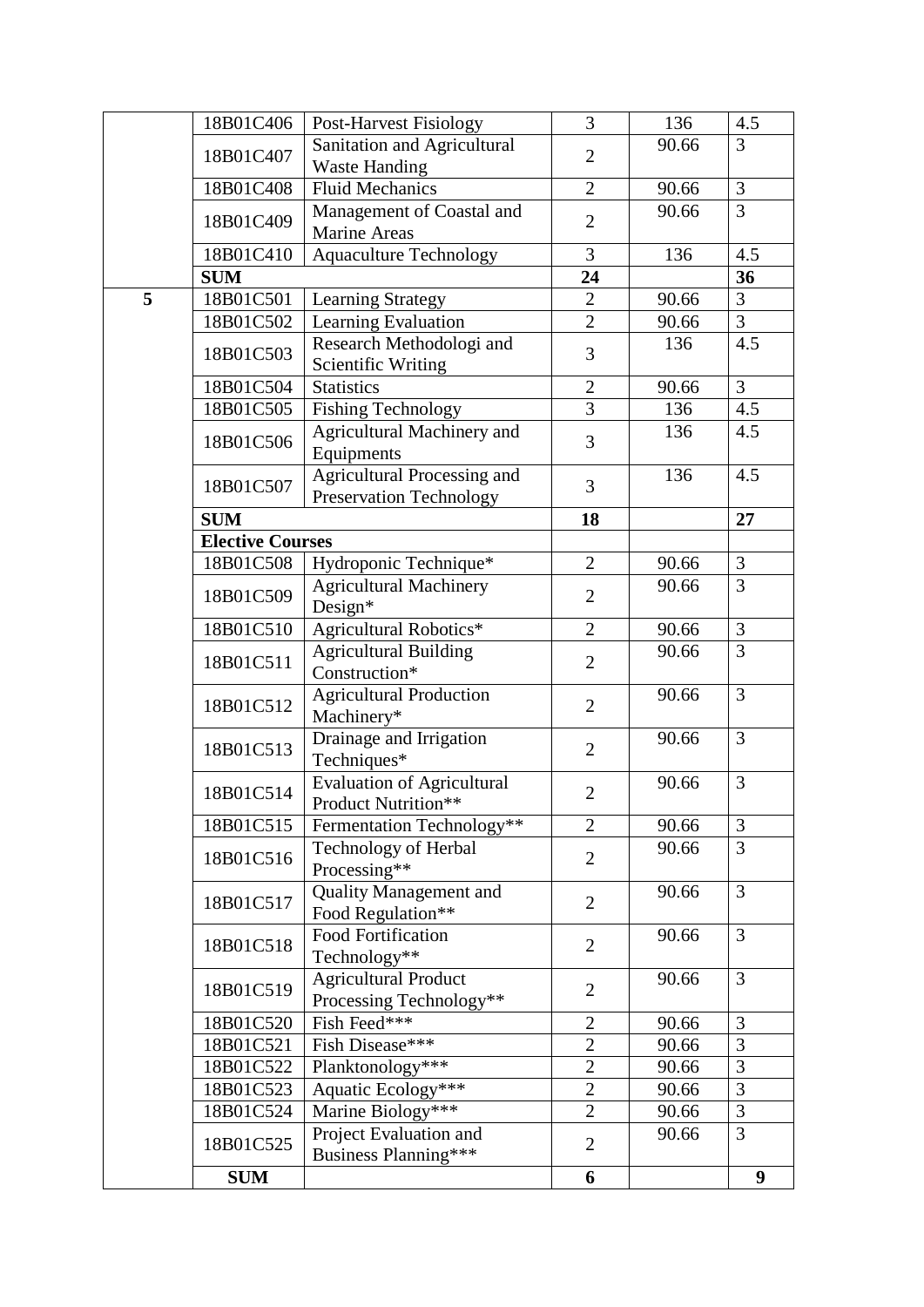| 6              | 18B01C601               | Micro Learning                                                    | $\overline{2}$ | 90.66  | 3              |
|----------------|-------------------------|-------------------------------------------------------------------|----------------|--------|----------------|
|                | 18B01C602               | Experimental Design in                                            | $\overline{2}$ | 90.66  | $\overline{3}$ |
|                |                         | <b>Engineering Research</b>                                       |                |        |                |
|                | 18B01C603               | Packaging and Storage                                             | $\overline{2}$ | 90.66  | $\overline{3}$ |
|                |                         | Techniques                                                        |                |        |                |
|                | 18B01C604               | Food Analysis                                                     | 3              | 136    | 4.5            |
|                | 18B01C605               | <b>Economics and Engineering</b><br>Management                    | $\overline{2}$ | 90.66  | $\overline{3}$ |
|                | 18B01C606               | Seminar                                                           | $\mathbf{1}$   | 45.33  | 1.5            |
|                | <b>SUM</b>              |                                                                   | 12             |        | 18             |
|                | <b>Elective Courses</b> |                                                                   |                |        |                |
|                | 18B01C607               | Pump and Compressor*                                              | $\overline{2}$ | 90.66  | 3              |
|                | 18B01C608               | Daya dalam Bidang<br>Pertanian* Power in<br>Agriculture*          | $\overline{2}$ | 90.66  | $\overline{3}$ |
|                | 18B01C609               | Drying Technique*                                                 | $\overline{2}$ | 90.66  | 3              |
|                | 18B01C610               | Physical Characteristics and<br>Biology of mechanic<br>Materials* | $\overline{2}$ | 90.66  | $\overline{3}$ |
|                | 18B01C611               | Agricultural Electricity and<br>Energy*                           | $\overline{2}$ | 90.66  | 3              |
|                | 18B01C612               | Agricultural product<br>Processing Machinery<br>Design*           | $\overline{2}$ | 90.66  | $\overline{3}$ |
|                | 18B01C613               | <b>Fungsional Food</b><br>Development**                           | $\overline{2}$ | 90.66  | $\overline{3}$ |
|                | 18B01C614               | Enzyme Technology**                                               | $\overline{2}$ | 90.66  | $\mathfrak{Z}$ |
|                | 18B01C615               | <b>New Product Processing</b><br>Technology**                     | $\overline{2}$ | 90.66  | 3              |
|                | 18B01C616               | Toxicology**                                                      | $\overline{2}$ | 90.66  | $\overline{3}$ |
|                | 18B01C617               | Sensory Evaluation**                                              | $\overline{2}$ | 90.66  | $\overline{3}$ |
|                | 18B01C618               | <b>Agricultural Waste</b><br>Untilization Technology**            | $\overline{2}$ | 90.66  | $\mathfrak{Z}$ |
|                | 18B01C619               | <b>Aquatic Conservation***</b>                                    | $\overline{2}$ | 90.66  | 3              |
|                | 18B01C620               | Ichtyology***                                                     | $\overline{2}$ | 90.66  | 3              |
|                | 18B01C621               | Oceanography***                                                   | $\overline{2}$ | 90.66  | $\overline{3}$ |
|                | 18B01C622               | Water Quality***                                                  | $\mathbf{2}$   | 90.66  | 3              |
|                | 18B01C623               | Information System and<br>Personnel Management***                 | $\overline{2}$ | 90.66  | 3              |
|                | 18B01C624               | Fishing Ground Analysis***                                        | $\overline{2}$ | 90.66  | $\overline{3}$ |
|                | 18B01C625               | Management of Fish<br>Processing Industry***                      | $\overline{2}$ | 90.66  | $\overline{3}$ |
|                | <b>SUM</b>              |                                                                   | 6              |        | 9              |
| $\overline{7}$ | 18B01C701               | Field Experience Programme                                        | $\overline{4}$ | 181.33 | 6              |
|                | 18B01C702               | <b>Community Service</b><br>Programme                             | 3              | 136    | 4.5            |
|                | 18B01C703               | <b>Industrial Practice</b>                                        | $\overline{3}$ | 136    | 4.5            |
|                | <b>SUM</b>              |                                                                   | 10             |        | 15             |
| 8              | 18B01C801               | Thesis                                                            | $\overline{4}$ | 181.33 | 6              |